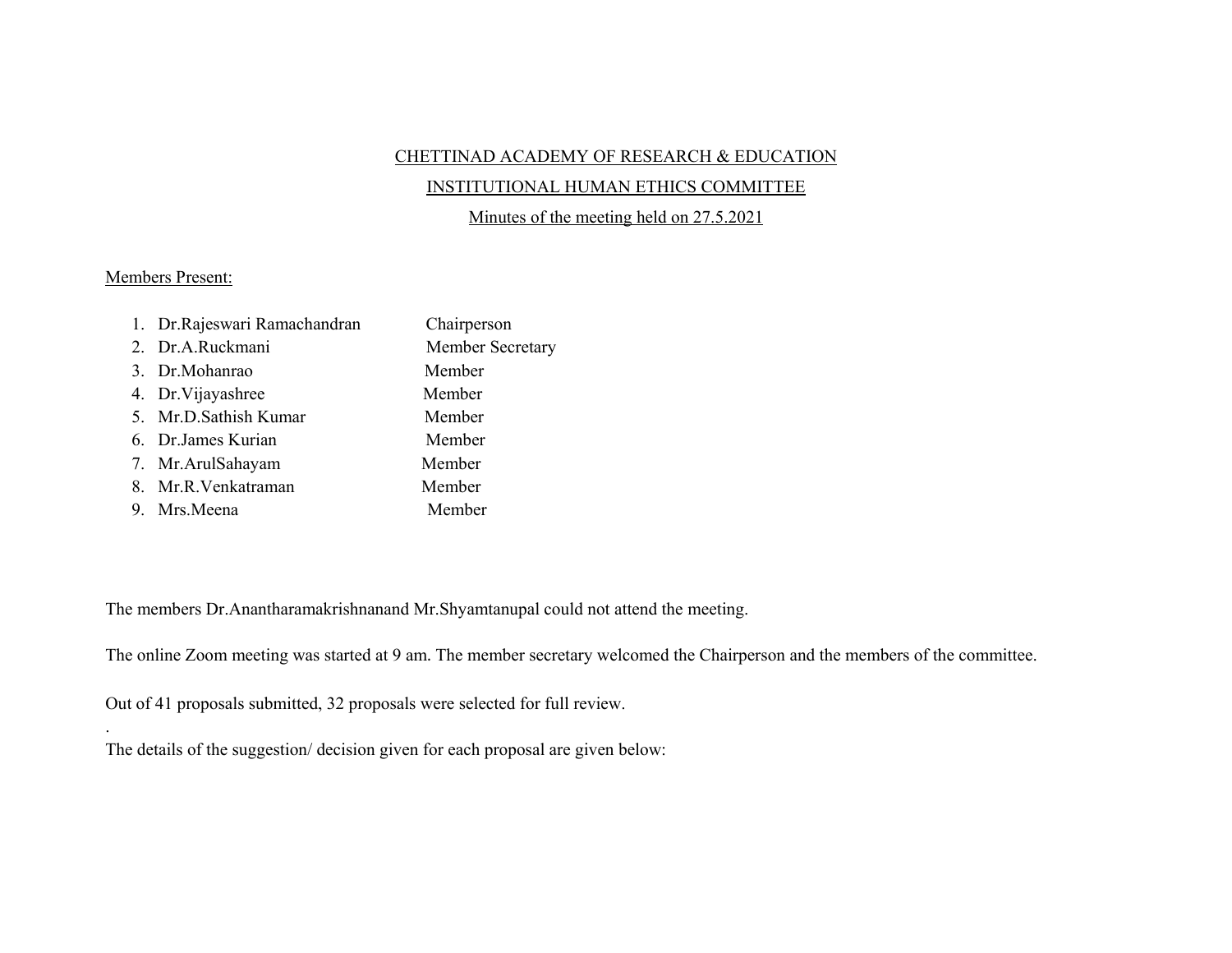List of proposals and comments

| Sl. No           | Name                 | Proposal                       | Comments                                                              |
|------------------|----------------------|--------------------------------|-----------------------------------------------------------------------|
| 1.               |                      | PERCEPTIONS OF DENTAL          | To modify the questionnaire and resubmit                              |
|                  |                      | <b>STUDENTS ON BECOMING</b>    |                                                                       |
|                  |                      | <b>INNOVATIVE HEALTHCARE</b>   |                                                                       |
|                  | S.VincyPreetha       | <b>PROFESSIONALS</b>           |                                                                       |
| 2.               |                      | <b>CHANGES IN THE PHYSICAL</b> | Rewrite the objectives, details of what information will be collected |
|                  |                      | <b>ACTIVITY AND LIFESTYLE</b>  | and the copy of the questionnaire                                     |
|                  |                      | DURING COVID-19 PANDEMIC       |                                                                       |
|                  |                      | AMONG I.T EMPLOYEES IN         |                                                                       |
|                  |                      | URBAN AREAS OF CHENNAI,        |                                                                       |
|                  | Narendranath R       | <b>TAMILNADU</b>               |                                                                       |
| 3 <sub>1</sub>   |                      | Assessment of Oral Health      | Feasibility of doing the study - Treatment has to be started          |
|                  |                      | Status and reach of Pediatric  | immediately after diagnosing the dental problem                       |
|                  |                      | Dentistry among 6 to 10 year   |                                                                       |
|                  |                      | old rural children of          |                                                                       |
|                  | Dr.HARISH S S        | Kelambakkam village            |                                                                       |
| $\overline{4}$ . |                      | A CROSS SECTIONAL STUDY OF     | Informed consent informing the administration of both the             |
|                  |                      | <b>EFFECTS AND COMPARISON</b>  | interventions                                                         |
|                  |                      | OF ORAL SILDENAFIL WITH        | Risks to be specified                                                 |
|                  |                      | INTRACAVERNOSAL INJECTION      |                                                                       |
|                  |                      | OF PAPAVERINE IN PENILE        |                                                                       |
|                  |                      | DOPPLER ULTRASONOGRAPHY        |                                                                       |
|                  |                      | ASSESSMENT OF ERECTILE         |                                                                       |
|                  | Dr.NikhillMurugadass | DYSFUNCTION.                   |                                                                       |
| 5.               |                      | Cross sectional study on the   | Co-guide from the surgery dept                                        |
|                  |                      | credibility of                 |                                                                       |
|                  |                      | shearwaveelastography in the   |                                                                       |
|                  |                      | evaluation of breast lesions   |                                                                       |
|                  |                      | diagnosed as BIRADS 3-5 in     |                                                                       |
|                  |                      | ultrasound mammography         |                                                                       |
|                  | Dr.Narmada.Da        | and it's correlation with Fine |                                                                       |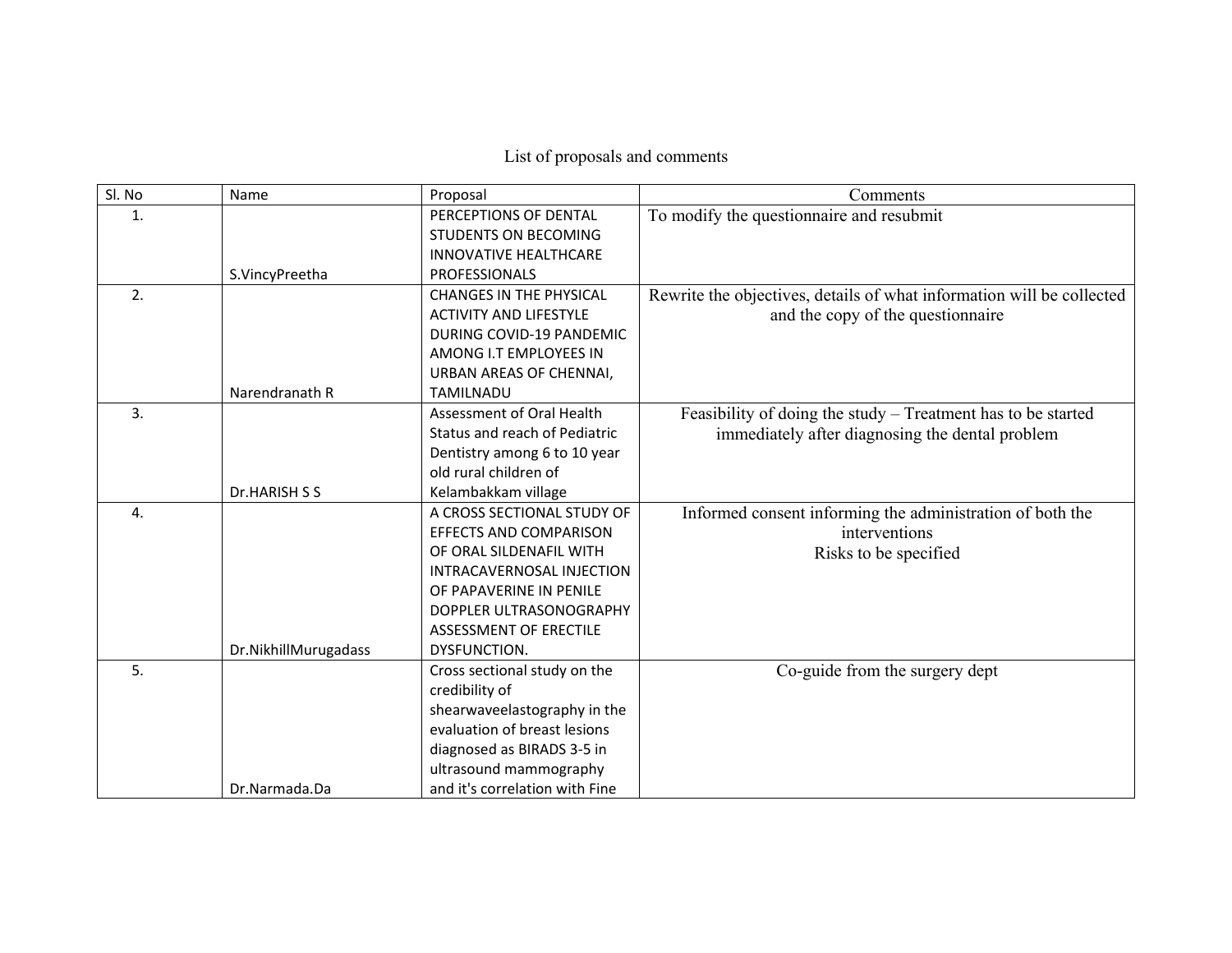|     |                       | needle aspiration cytology      |                                                                    |
|-----|-----------------------|---------------------------------|--------------------------------------------------------------------|
| 6.  |                       | Diagnostic accuracy of          | Rewrite the methodology and submit                                 |
|     |                       | ultrasound parameters in        |                                                                    |
|     | KyasaVenisha          | carpel tunnel syndrome          |                                                                    |
| 7.  |                       | <b>VALUE OF PERIODICALLY</b>    | Co-guide from orthopedics. To make sure that protective measures   |
|     |                       | ROTATED OVERLAPPING             | are taken to prevent COVID                                         |
|     |                       | PARALLEL LINES WITH             |                                                                    |
|     |                       | <b>ENHANCED RECONSTRUCTION</b>  |                                                                    |
|     |                       | TECHNIQUE COMPARED TO T2        |                                                                    |
|     |                       | WEIGHTED TURBO SPIN ECHO        |                                                                    |
|     |                       | SEQUENCE IN ROTATOR CUFF        |                                                                    |
|     | sathyanararyanan v    | <b>INJURIES ON MRI SHOULDER</b> |                                                                    |
| 8.  |                       | A CROSS SECTIONAL STUDY OF      | Feasibility of doing the study. To co-ordinate with pathology, ENT |
|     |                       | THE VALUE OF ACOUSTIC           | and Surgery depts                                                  |
|     |                       | RADIATION FORCE ELASTICITY      |                                                                    |
|     |                       | <b>IMAGING AS AN ADJUNCT TO</b> |                                                                    |
|     |                       | THE ACR-TIRADS                  |                                                                    |
|     |                       | STRATIFICATION OF THYROID       |                                                                    |
|     |                       | NODULES, WITH                   |                                                                    |
|     |                       | <b>HISTOPATHOLOGICAL</b>        |                                                                    |
|     | Dr. Pedro Paul        | CORRELATION                     |                                                                    |
| 9.  |                       | Comparative evaluation of       | The cost of the test crown                                         |
|     |                       | gingival health status, plaque  |                                                                    |
|     |                       | accumulation and parental       |                                                                    |
|     |                       | satisfaction of primary lower   |                                                                    |
|     |                       | second molars restored with     |                                                                    |
|     |                       | two different molar crowns in   |                                                                    |
|     |                       | 4-7 year old children-split     |                                                                    |
|     | <b>DIVYA PRIYAL.S</b> | mouth study.                    |                                                                    |
| 10. |                       | Perception of the educational   | Modify the questionnaire pertaining to medical education           |
|     |                       | environment by medical          |                                                                    |
|     | Dr.A.Meena            | students                        |                                                                    |
| 11. | LAKSHMI PRIYA M       | Comparison of chair side        | Approved                                                           |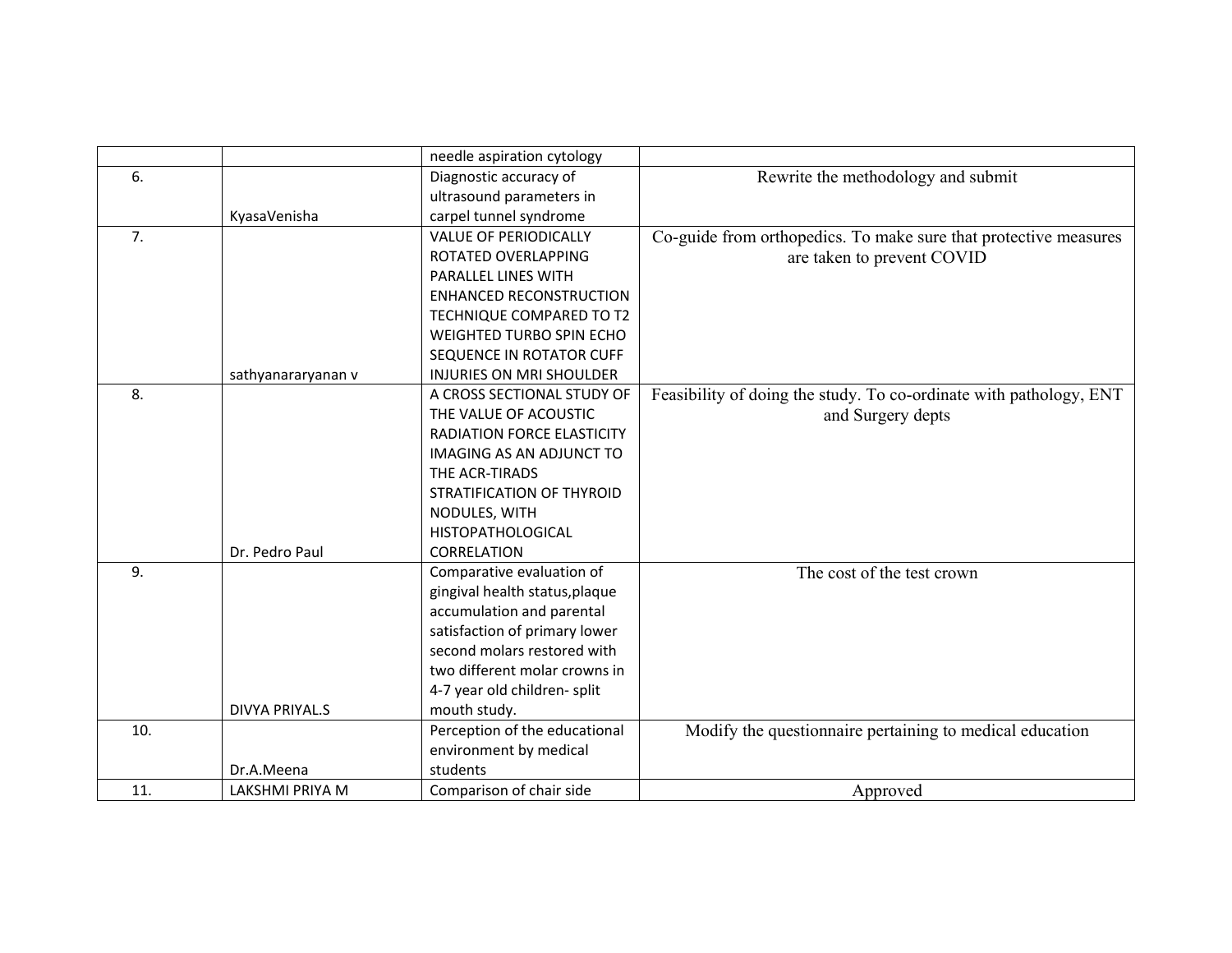|     |                          | cooperative ability with social  |                                                     |
|-----|--------------------------|----------------------------------|-----------------------------------------------------|
|     |                          |                                  |                                                     |
|     |                          | quotient of mentally             |                                                     |
|     |                          | challenged children              |                                                     |
| 12. |                          | Knowledge and Attitude           | To modify the proposal                              |
|     |                          | towards Telemedicine among       |                                                     |
|     |                          | Doctors in Chengalpattu          |                                                     |
|     | Dr Vishalini.A           | district-A cross sectional study |                                                     |
| 13. |                          | Assessment of antimicrobials     | Modify the proposal and submit                      |
|     |                          | prescribing pattern and drug     |                                                     |
|     |                          | inventory control analysis of a  |                                                     |
|     |                          | tertiary care hospital: A cross  |                                                     |
|     | Dr.Sasithra. S           | sectional study                  |                                                     |
| 14. |                          | Comparison of Intravenous        | To monitor for hypotension and postural hypotension |
|     |                          | Dexamethasone and                |                                                     |
|     |                          | Intravenous Magnesium            |                                                     |
|     |                          | Sulphate before subarachnoid     |                                                     |
|     |                          | block to evaluate post           |                                                     |
|     |                          | operative analgesia for lower    |                                                     |
|     | AriyasundariSomasundaram | abdominal surgeries              |                                                     |
| 15. |                          | A comparative study to find      | Approved                                            |
|     |                          | out effectiveness of Inlow's 60  |                                                     |
|     |                          | seconds diabetic foot            |                                                     |
|     |                          | screening tool v/s modified      |                                                     |
|     |                          | Inlow's diabetic foot screening  |                                                     |
|     |                          | tool in diagnosing early         |                                                     |
|     | D M Shribhagya           | diabetic foot complications      |                                                     |
| 16. |                          | <b>EFFECTIVENESS OF</b>          | Approved                                            |
|     |                          | PHYSIOTHERAPY ON                 |                                                     |
|     | Sp.MUTHU KAVITHA, T.     | <b>BILATERAL TOTAL KNEE</b>      |                                                     |
|     | <b>ALAGAPPAN</b>         | REPLACEMENT                      |                                                     |
| 17. |                          | Challenges in handling           | Advised to select an alternative topic              |
|     |                          | biomedical waste in a tertiary   |                                                     |
|     | Dr.Divyaparvathy J       | care hospital in Chengalpattu    |                                                     |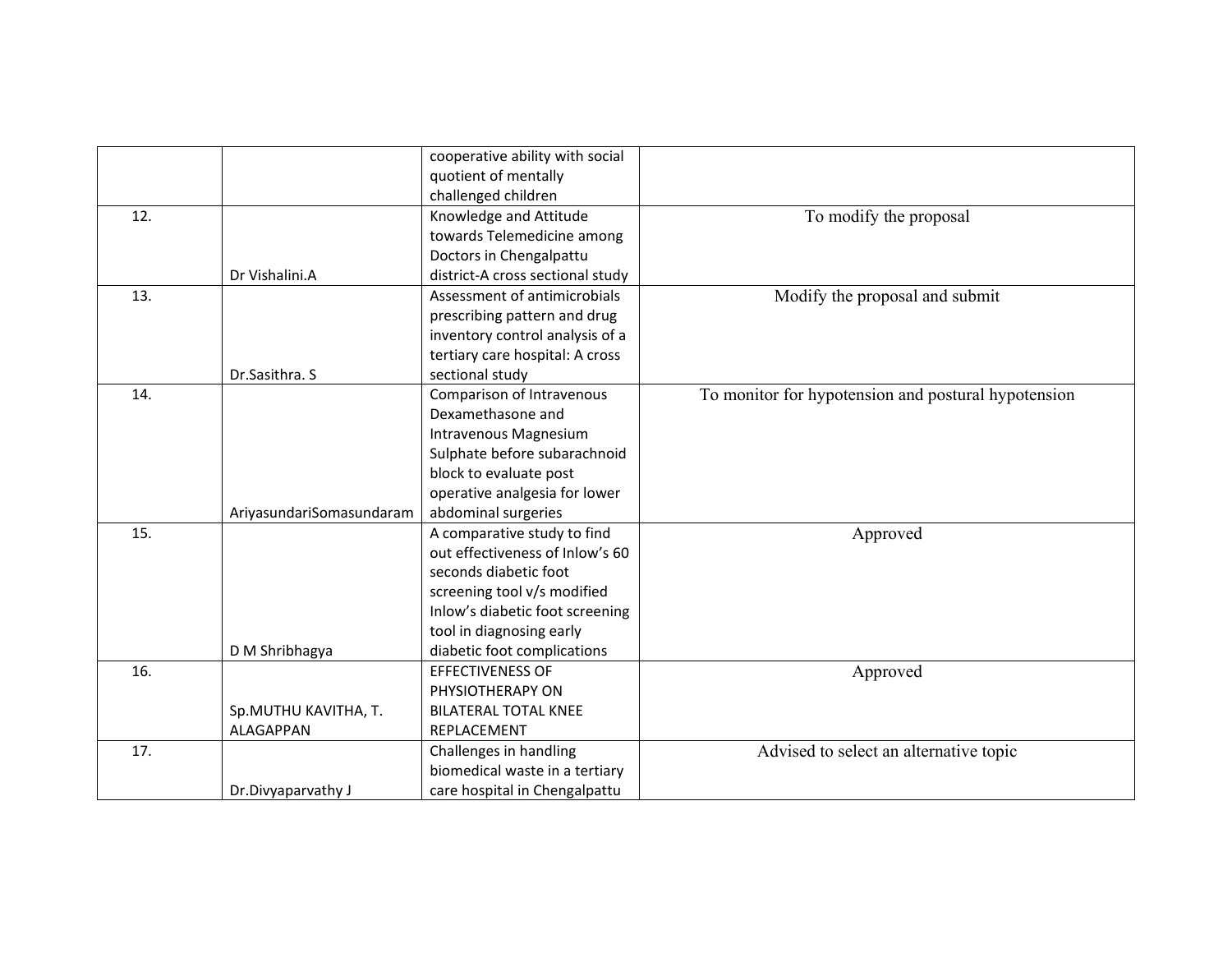|     |                    | district: A mixed method study   |                                                                      |
|-----|--------------------|----------------------------------|----------------------------------------------------------------------|
| 18. |                    | <b>DIRECT vs. INDIRECT SINUS</b> | Competency of the investigator has to be confirmed.                  |
|     |                    | <b>LIFT PROCEDURE-A</b>          |                                                                      |
|     | Dr.Kayalvizhi.M    | <b>COMPARATIVE STUDY</b>         |                                                                      |
| 19. |                    | Is Bladder Training by           | Approved – Duration of catheterization and the type of catheter can  |
|     |                    | Clamping Protocol Prior to       | be considered for assessment                                         |
|     |                    | Foley's Catheter Removal         |                                                                      |
|     | DR. MOHIT NAREN    | <b>Effective for Short-Term</b>  |                                                                      |
|     | KONDAPALLI         | Indwelling Urinary Catheter      |                                                                      |
| 20. |                    | "DELTA NEUTROPHIL                | To get permission from the concerned dept and resubmit               |
|     |                    | INDEX(DNI) VS C REACTIVE         |                                                                      |
|     |                    | PROTEIN VS NEUTROPHIL            |                                                                      |
|     |                    | LYMPHOCYTE RATIO (NLR) VS        |                                                                      |
|     |                    | <b>RED CELL DISTRIBUTION</b>     |                                                                      |
|     |                    | WIDTH (RDW)- TO                  |                                                                      |
|     |                    | DETERMINE THE BETTER             |                                                                      |
|     |                    | <b>EARLY PREDICTOR OF</b>        |                                                                      |
|     | NARRA MITHRAVINDA  | COMPLICATED APPENDICITIS"        |                                                                      |
| 21. |                    | The Need for Telemedicine        | Advised to modify the proposal                                       |
|     |                    | during Covid-19 crisis among     |                                                                      |
|     |                    | adult population of urban        |                                                                      |
|     | Dr. Jerry Alfred S | Chennai.                         |                                                                      |
| 22. |                    | Quality of life, functional      | To choose an alternative topic or give an intervention which will be |
|     |                    | activity limitation and          | useful to the participants and re assess                             |
|     |                    | perceived stigma among           |                                                                      |
|     |                    | people with leprosy related      |                                                                      |
|     |                    | disability in Chengalpattu       |                                                                      |
|     |                    | district: A Cross sectional      |                                                                      |
|     | Dr.Sasithra . S    | study                            |                                                                      |
| 23. |                    | Assessment of dermatology        | Approved                                                             |
|     |                    | life quality index in patients   |                                                                      |
|     | P.selvipriya       | with psoriasis vulgaris.         |                                                                      |
| 24. | Dr.B.AjayGokul     | A prospective study to           | Methods to overcome the conflict of interest as the sample is        |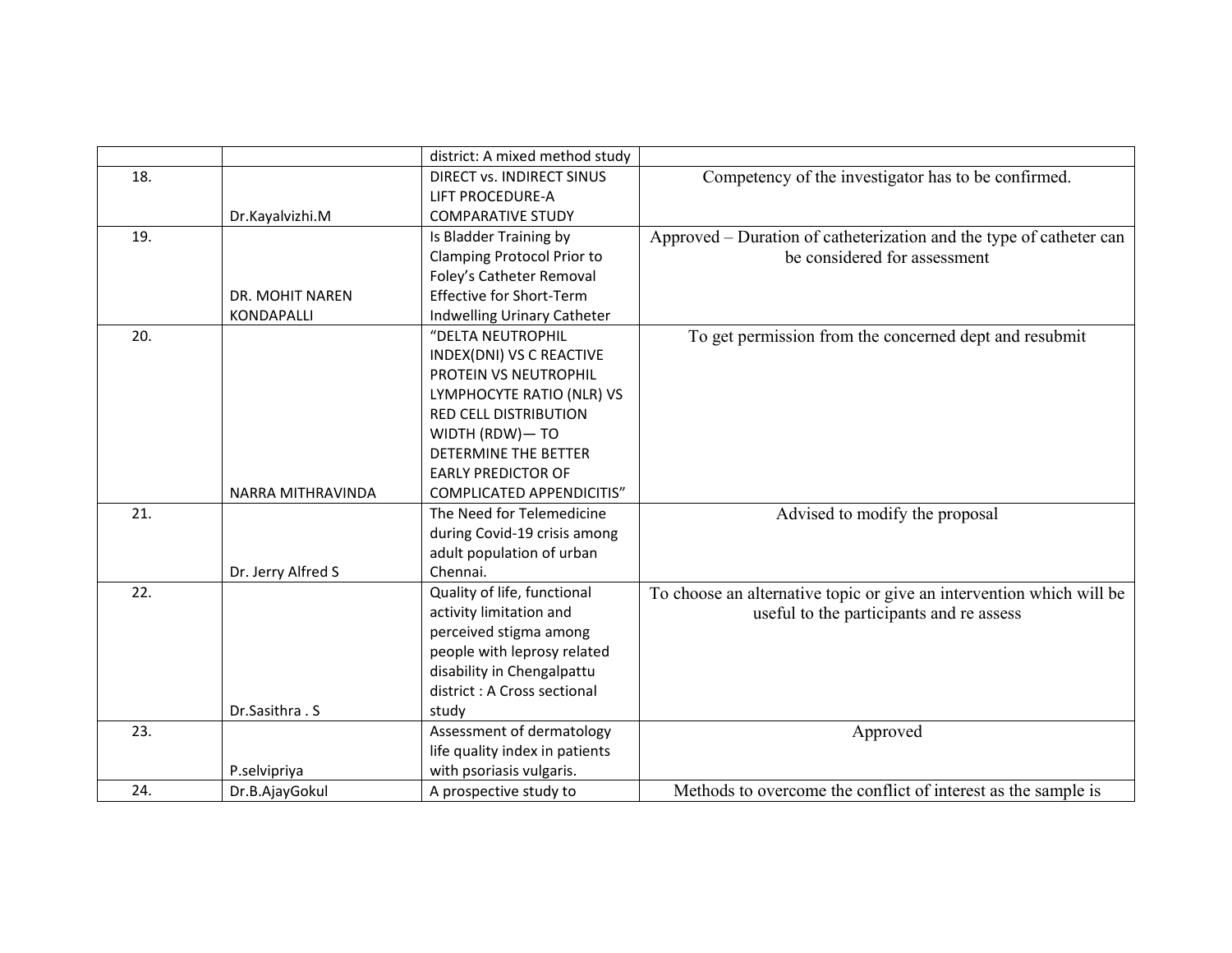|     |                           | compare the efficiency of                     | supplied by the centaur pharmaceuticals                            |
|-----|---------------------------|-----------------------------------------------|--------------------------------------------------------------------|
|     |                           | diperoxochloric acid vs normal                |                                                                    |
|     |                           | saline dressing in diabetic foot              |                                                                    |
|     |                           | ulcers                                        |                                                                    |
|     |                           |                                               |                                                                    |
| 25. |                           | Dietary habits and Nutritional                | Approved                                                           |
|     |                           | Intake in adolescents                         |                                                                    |
|     |                           | undergoing Myofunctional                      |                                                                    |
|     | Adithi Karthik            | therapy                                       |                                                                    |
| 26. |                           | Effect of accupuncture                        | As acupuncture can not be practised by an unqualified person it is |
|     |                           | therapy in chronic orofacial                  | declined.                                                          |
|     | Dr.R.Shiyamala            | pain                                          |                                                                    |
| 27. |                           | MRI CORRELATION STUDY ON                      | Competency of the investigator                                     |
|     |                           | <b>BONY CHANGES IN TEMPERO-</b>               |                                                                    |
|     |                           | MANDIBULAR JOINT DISC                         |                                                                    |
|     |                           | DISPLACEMENT WITH AND                         |                                                                    |
|     |                           | <b>WITHOUT REDUCTION.- AN</b>                 |                                                                    |
|     | Dr. BHAVITHRA A.          | ANALYTICAL STUDYi                             |                                                                    |
| 28. |                           | A Survey to assess E                          | Rewrite the proposal and submit as the investigator is not clear   |
|     |                           | professionalism among Dental                  | about E professionalism                                            |
|     |                           | Students in Chengalpattu                      |                                                                    |
|     | Sujatha Devi B K          | District                                      |                                                                    |
| 29. |                           | Knowledge, attitude and                       | Mention the source of information                                  |
|     |                           | perception of diabetic patients               |                                                                    |
|     |                           | about oral health care in                     |                                                                    |
|     |                           | chengalpattudistrict, tamilnadu               |                                                                    |
|     | D.Charumathi              | - A cross sectional study                     |                                                                    |
| 30. |                           | A Cross Sectional Study to                    | Approved                                                           |
|     |                           | assess the Knowledge about                    |                                                                    |
|     |                           | COVID-19 vaccine among                        |                                                                    |
|     |                           | health care workers and                       |                                                                    |
|     | Dr. R. Sri Vignesh,       |                                               |                                                                    |
| 31. | <b>DR.DURGA PRANEETHA</b> | general public"<br>A CROSS SECTIONAL STUDY TO |                                                                    |
|     |                           |                                               | Approved                                                           |
|     | <b>GADIRAJU</b>           | DETERMINE THE ROLE OF                         |                                                                    |